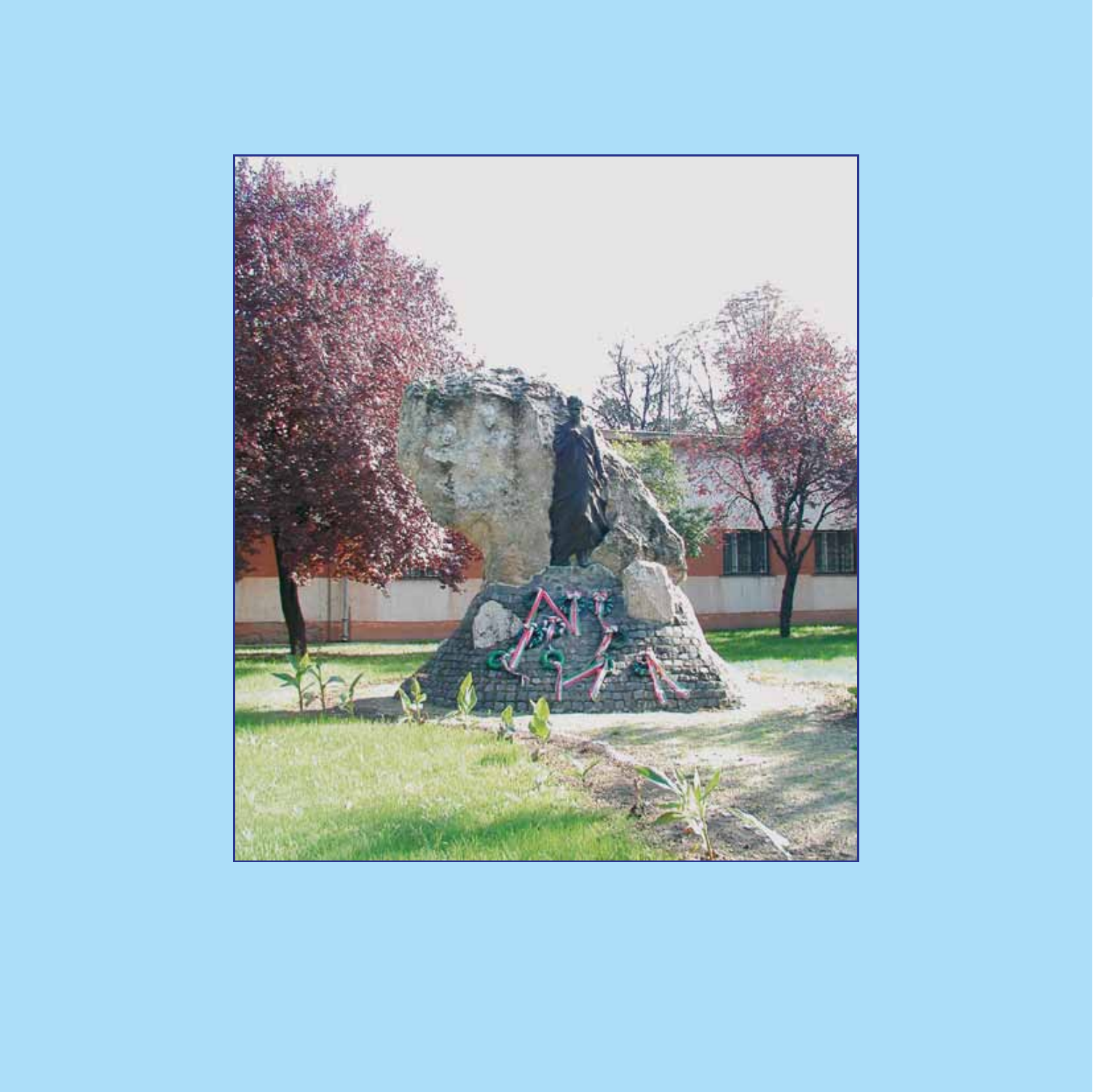# HAJDÚSÁMSON

ENGLISH english

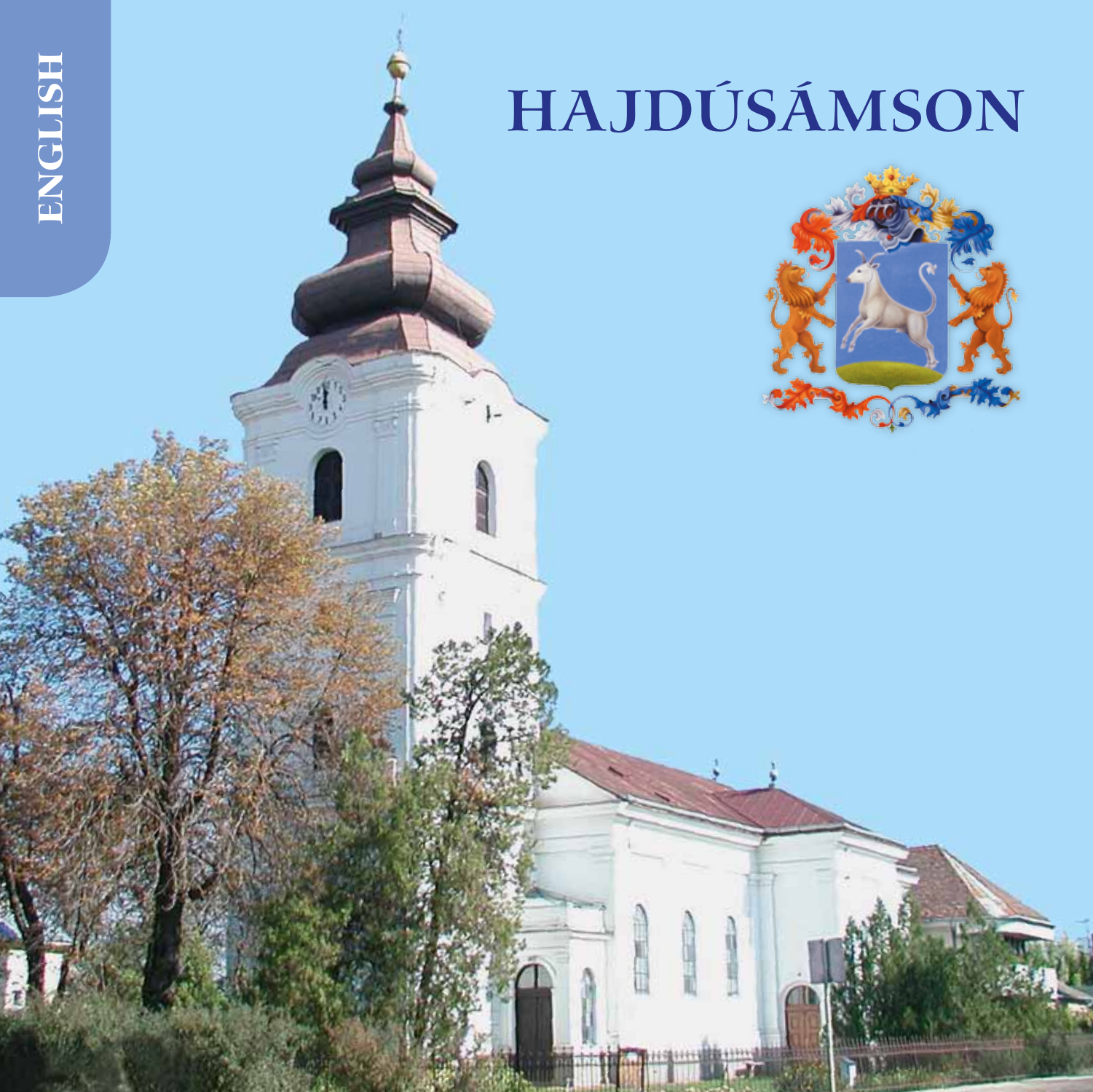



Facts and figures (data as on 1st January, 2010): Area: 17166 acres/6947 hectares Population: 13.198

www.hajdusamson.hu www.e-tarsulas.hu/hajdusamson Hajdúsámson lies in the north-eastern region of Hajdú-Bihar County, 10 km from Debrecen on Road 471.

The town is linked to the railway-line between Debrecen and Mátészalka. Three settlements, Martinka, Sámsonkert and Ligettanya also belong to the town.



Front page: Reformed Church Back page: Central park with the statue of Petőfi Sándor

Published by the Municipality of the Town Hajdúsámson July 2011 Edited by Tarné Hajdú Judit Photographs by Dobosné Hajdu Anikó, Kovács László, Szilágyi Gábor, Süvöltős Gyula, Vincze Tamás Translatied by Edit Végvari Printing design by Képpont '96 Ltd.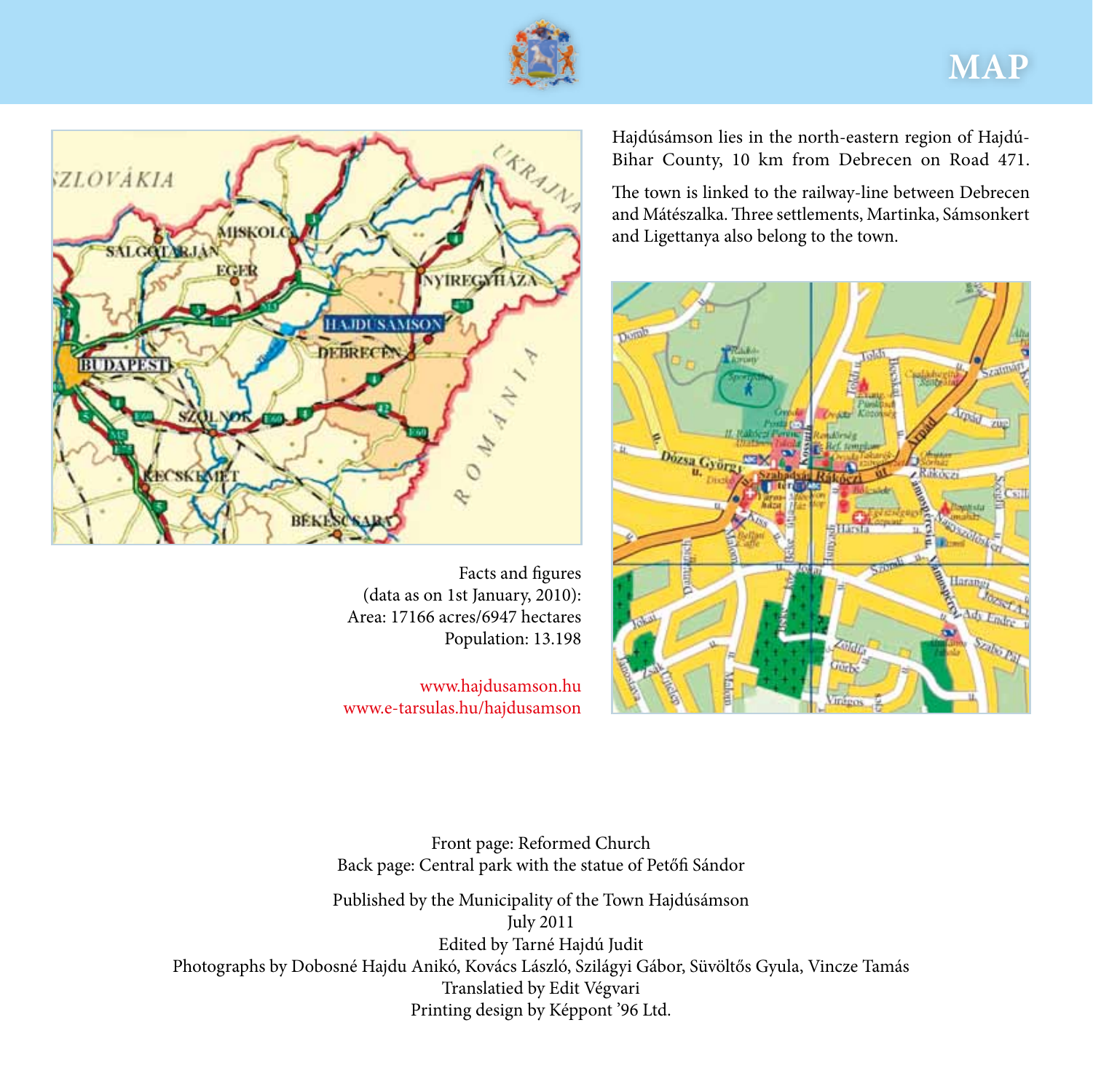### **ENTERPRISES**





There are several large industrial businesses, several smaller ones either in the industrial or in the servicing branch and countless trading ones.

The municipality has decided to establish an industrial park in order to support continuous development. Several significant companies have indicated their willingness to invest in this area.







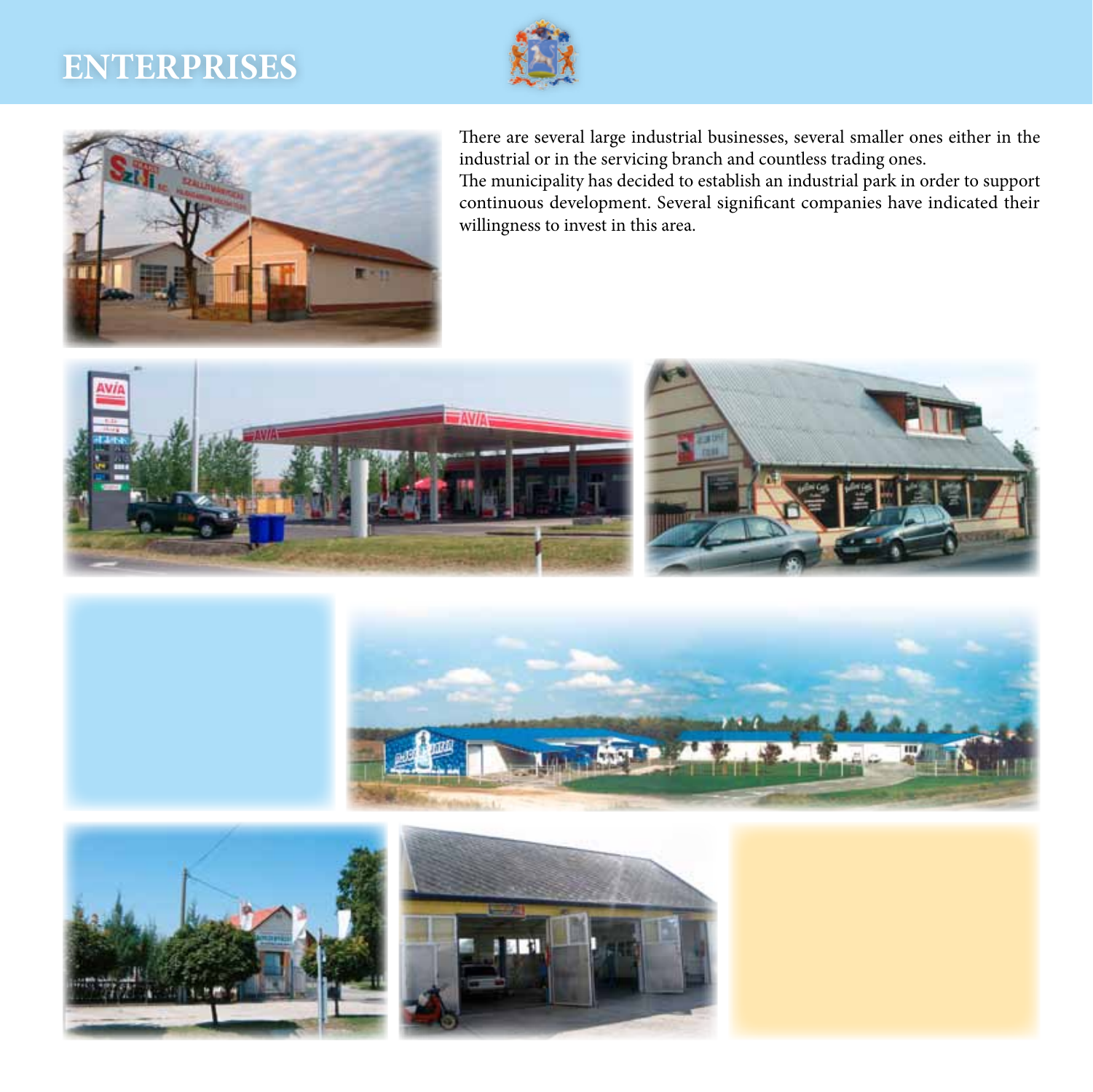

### **14 hunting GROUND**

The Hunting Association was founded in 1995, with the profile of shooting game on commission. It was converted into an association managing a certain area after the new hunting law had been passed in 1996. The association has two of whom are professional hunters and it manages an area of 6800 hectares.

Mainly small game lives in the area, such as deers, hares and pheasants.

Germans, Danes, Arabians, Cypriots, Americans, Swiss, Spaniards and Italians have been here to hunt and left with total satisfaction. In the future, we would like to extend the area of the hunting ground, improve game management and increase the fame of the hunting association and the town.







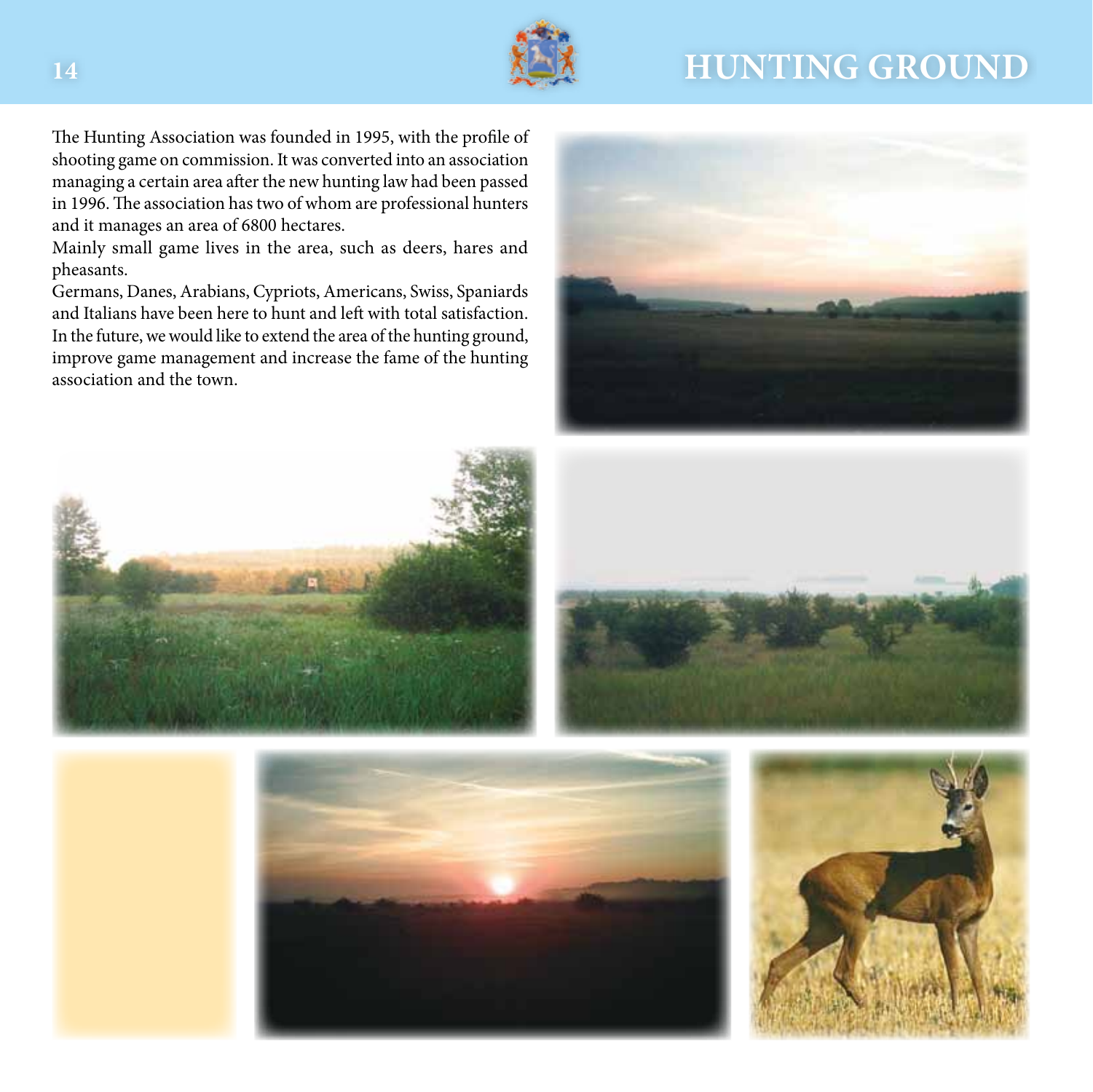### **greeting 3 3**





I would like to introduce an increasingly populated dynamic settlement and its municipality, institutions, enterprises and citizens to you – whether you are a visitor or someone with roots in our town. Let us guide you through the past and present of Hajdúsámson, a town surviving storms of centuries since 1213. The citizens living here are hard working and hospitable, they love their nation, whose sons and daughters live all over the world.

I hope our brochure makes you interested in our hometown.

### **CONTENTS**

Yours sincerely,

Laure Gabri

Hamza Gábor Mayor



*Town Hall, built in 1936*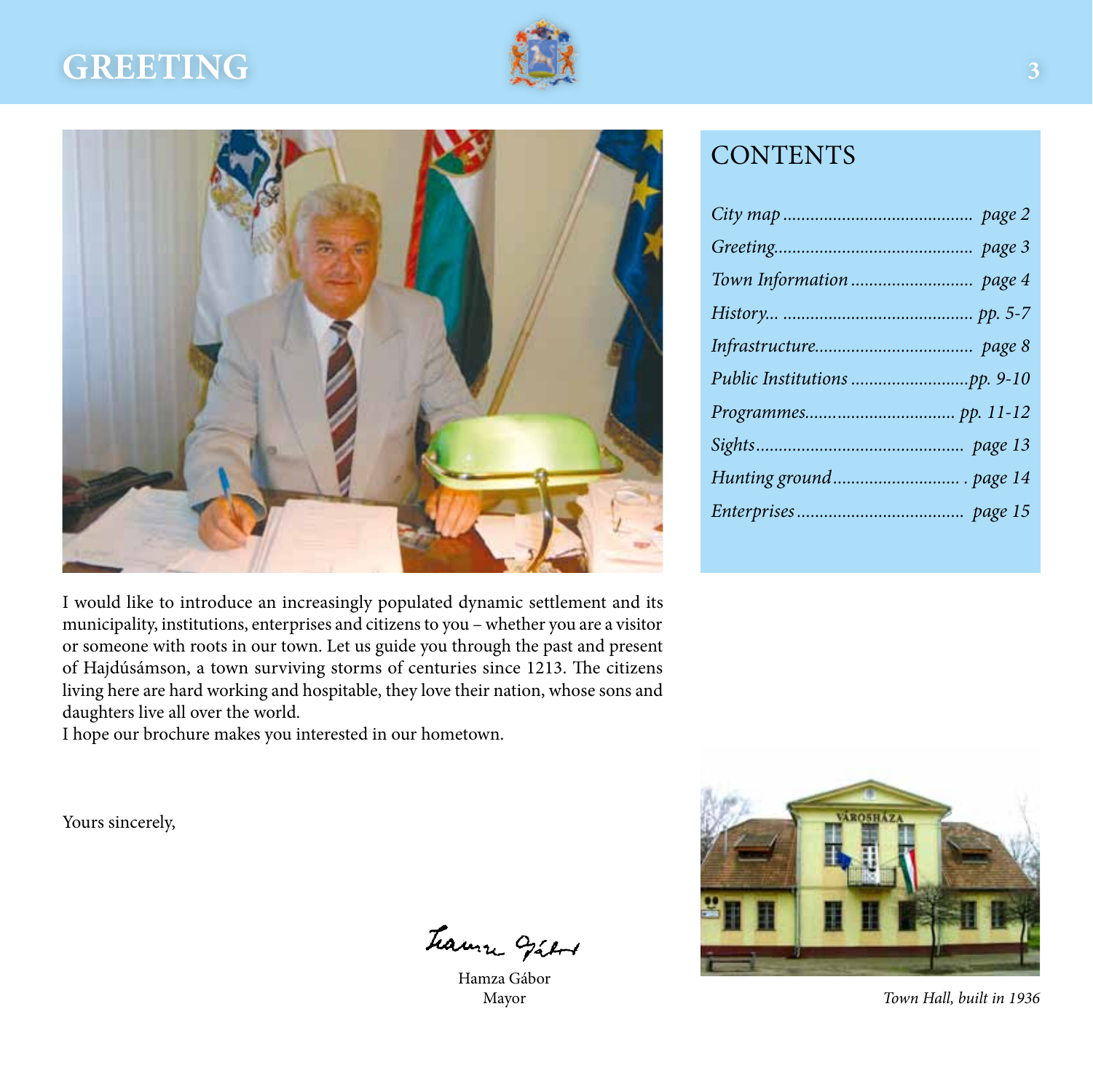

## **4 TOWN INFORMATION**

| ZIP code: 4251                                                                     | Telephone area code: +36 52                                                                 | <b>District Nurse Service</b>                        | $\boxtimes$ Hársfa u. 3-5.                                                                          |
|------------------------------------------------------------------------------------|---------------------------------------------------------------------------------------------|------------------------------------------------------|-----------------------------------------------------------------------------------------------------|
| Mayor's Office                                                                     | $\boxtimes$ Szabadság tér 5.<br>☎ 590-590  590-591                                          |                                                      | $\mathbf{R}$ +36-20-501-3833<br>$+36-20-500-5430$                                                   |
| E-mail: polgmesthivhsamson@t-online.hu                                             |                                                                                             | Pharmacy Sámson                                      | $\boxtimes$ Petőfi u. 4. $\bullet$ 590-020                                                          |
| II. Rákóczi Ferenc Primary School<br>and Art School<br>$\boxtimes$ Kossuth u. 2-8. |                                                                                             | Pharmacy Hárs                                        | $\boxtimes$ Hunyadi u. 2. $\blacksquare$ 201-936                                                    |
|                                                                                    | ☎ 590-400, 島 590-407                                                                        | <b>Police Station</b>                                | $\boxtimes$ Kossuth u. 3. $\blacksquare$ 200-080                                                    |
| Member Schools                                                                     | $\boxtimes$ Jókai u. 61. $\blacksquare$ 201-721<br>⊠ Szatmári u. 16.                        | Post Office                                          | ⊠ Rákóczi u. 1.<br>☎ 200-028, 昌 200-019                                                             |
|                                                                                    | ☎ 200-463<br>⊠ Martinka I., Török u. 46.<br>$201 - 388$<br>$\boxtimes$ Sámsonkert, Fő u. 1. | Savings Bank Hajdú Takarék                           | ⊠ Rákóczi u. 6. <sup>2</sup> 200-032                                                                |
|                                                                                    |                                                                                             | Reformed Congregation                                | ⊠ Rákóczi u. 2. <sup>2</sup> 200-534                                                                |
|                                                                                    | ☎ 200-660                                                                                   | Railway Station                                      | $\boxtimes$ Vasút tér 18. $\blacksquare$ 200-015                                                    |
| Eszterlánc Nursery School                                                          | $\boxtimes$ Kossuth u. 15.<br>☎ 200-025                                                     | Petrol Station                                       | $\boxtimes$ Hadházi u.<br>$200-307$<br>$\boxtimes$ Kiscsere dülő 1.                                 |
| Petőfi Sándor Library,<br>Culture House and Museum                                 | $\boxtimes$ Szabadság tér 7.<br>☎ 200-026, 島 590-013                                        | Garages                                              | ☎ 200-469<br>$\boxtimes$ Jánostava u. 1.<br>☎ 200-076                                               |
| Municipal Infant School                                                            | ⊠ Rákóczi u. 9. <sup>2</sup> 200-464                                                        |                                                      | $\boxtimes$ Hajnal u.17. $\blacksquare$ 200-215<br>$\boxtimes$ Petőfi u. 44. $\blacksquare$ 200-330 |
| Family Social Center                                                               | $\boxtimes$ Árpád u. 22.<br>200-800, 201-343                                                | Aqua Plastech Ltd.                                   | $\boxtimes$ Kiscsere dülő 23/a<br>☎ 200-228                                                         |
| Children Welfare Service                                                           | $\boxtimes$ Árpád u. 22/a,<br>☎ 201-346                                                     | Restaurant Club 471                                  | $\boxtimes$ Szabadság tér 4.<br>☎ 200-375                                                           |
| <b>Stove Collection</b>                                                            | $\boxtimes$ Krúdy u. 21. $\blacksquare$ 200-907                                             | Pizza Delivery                                       | $\mathbf{R}$ +36-30-549-2801                                                                        |
| Healthcare Centre                                                                  | $\boxtimes$ Hársfa u. 3-5.<br>☎ 200-781                                                     | Inn Sándor                                           | 471-es road T 715-977                                                                               |
| Central Emergency Service                                                          | ☎ 702-779                                                                                   | Discount Shop Dózsa                                  | $\boxtimes$ Dózsa Gy. u. 1.<br>☎ 200-003                                                            |
| Surgery                                                                            | $\boxtimes$ Hársfa u. 3-5.<br>200-804, 200-082                                              | Non-stop Shop Família<br>Supermarket Reál Élelmiszer | ⊠ Rákóczi u. 3-5. <sup>2</sup> 200-096<br>⊠ Rákóczi u. 15. <sup>2</sup> 201-345                     |
| Pediatrics Surgery I.                                                              | ⊠ Hársfa u. 3-5. <sup>22</sup> 200-057                                                      | Farmer Shop                                          | $\boxtimes$ Rákóczi u. 20. $\blacksquare$ 200-038                                                   |
| Pediatrics Surgery II.                                                             | $\boxtimes$ Hársfa u. 3-5.<br>☎ 200-585                                                     | Building and combustible<br>materials                | ⊠ Hadházi u. 15. <sup>2</sup> 200-006                                                               |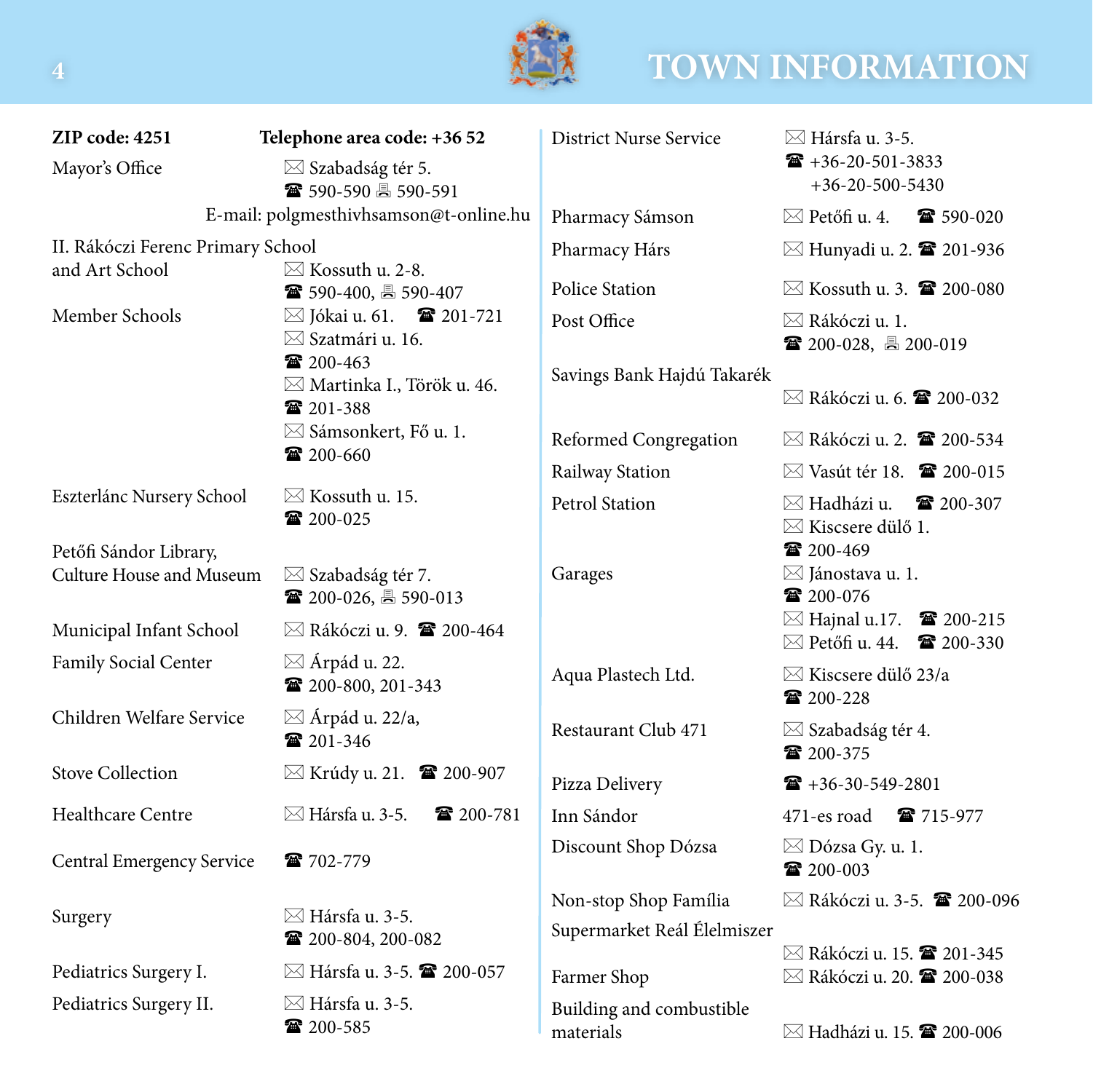### **SIGHTS <sup>13</sup>**



A special natural treasure of the town is the **pasturage in Martinka** with its turf and wet sandy meadows and the surrounding oak forest outside the town, which belong to the Hajdúsági Nature Reserve Area. Hajdúsámson has a significant 82 hectares of nature reserve area.

**János Bardi's collection of cast iron stoves** is a unique tourist attraction, which can be visited in the Museum. The collection consists of approximately 180 stoves, just as many coal-heated irons, 80 iron mortars, small plastic art pieces. It is especially interesting about the stoves that their places of origin cover entire Hungary, as they were produced in the various former iron factories such as: Dolha, Anina, Munkács-Frigyesfalva, Kalán, Ruszkabánya, Hisnyóvíz, Bólyai Kemence, Debreceni Patkógyár. The oldest pieces of the collection derive from the end of the 1700s.

In the centre, in Kossuth Street, the **reformed church** (see cover page), a historic building built at the end of the 19th century can be seen. The memorial plaque of Bálint Tóth, the minister serving the community from 1841 to 1890, was unveiled in 2001 in the churchyard. He wrote "Data to the history of the reformed church of Sámson" in 1880, which is a very valuable source for the study of local history.

Several public monuments can be seen in the centre, in Szabadság square.

The oldest one is **the memorial monument of the World War,** the statues of which were made by László Némethy. The monument originally commemorated the 273 victims of the 1st World War, but a marble plague was added in 1998 listing the names of the 122 soldiers who were killed and the 188 Jews, who were deported in the 2nd World War. A ceremony is held every April.

**The memorial tree of Imre Harangi,** the famous son of the town, grows next to the monument. The oak was planted on the memory of his success at the Olympic Games of 1936. The tree is 18-20 tall today and next to it a memorial plaque was unveiled in 2000 by the sport club bearing his name.

The piece of art called **"Petőfi'stree"** (see front page) was created by E. Lakatos Aranka. The statue was unveiled in 1998-ban in honour to the 150th anniversary of the 1848-49 revolution and war of independence. The monument was erected on the initiative from the municipality with the support of Public Fund for the Development of Hajdúsámson and local enterprises.

The **1956 monument** unveiled in 2002 and bestowed upon the town by the 1956 Order.

The newest public piece of art is the **Monument of Trianon,** which has commemorated by the local goverment for its 90th anniverssary in 2010.



*Stove collection*



*Organ of the Reformed Church*



*Monument of Trianon*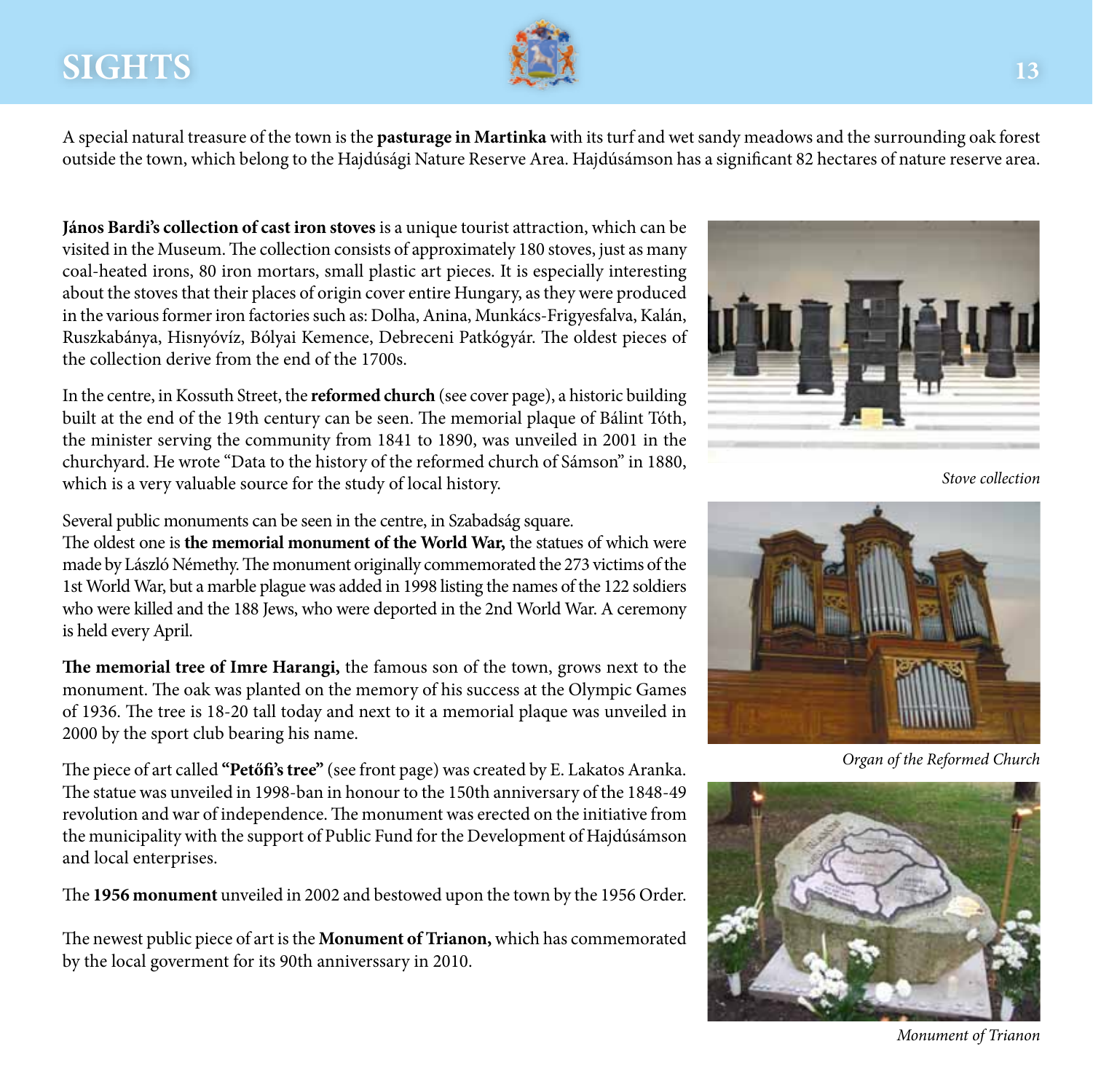### 12 **PROGRAMMES**









*National Ceremony 15th March*



*St Stephen's Day*



*Ceremony at the World War Monument*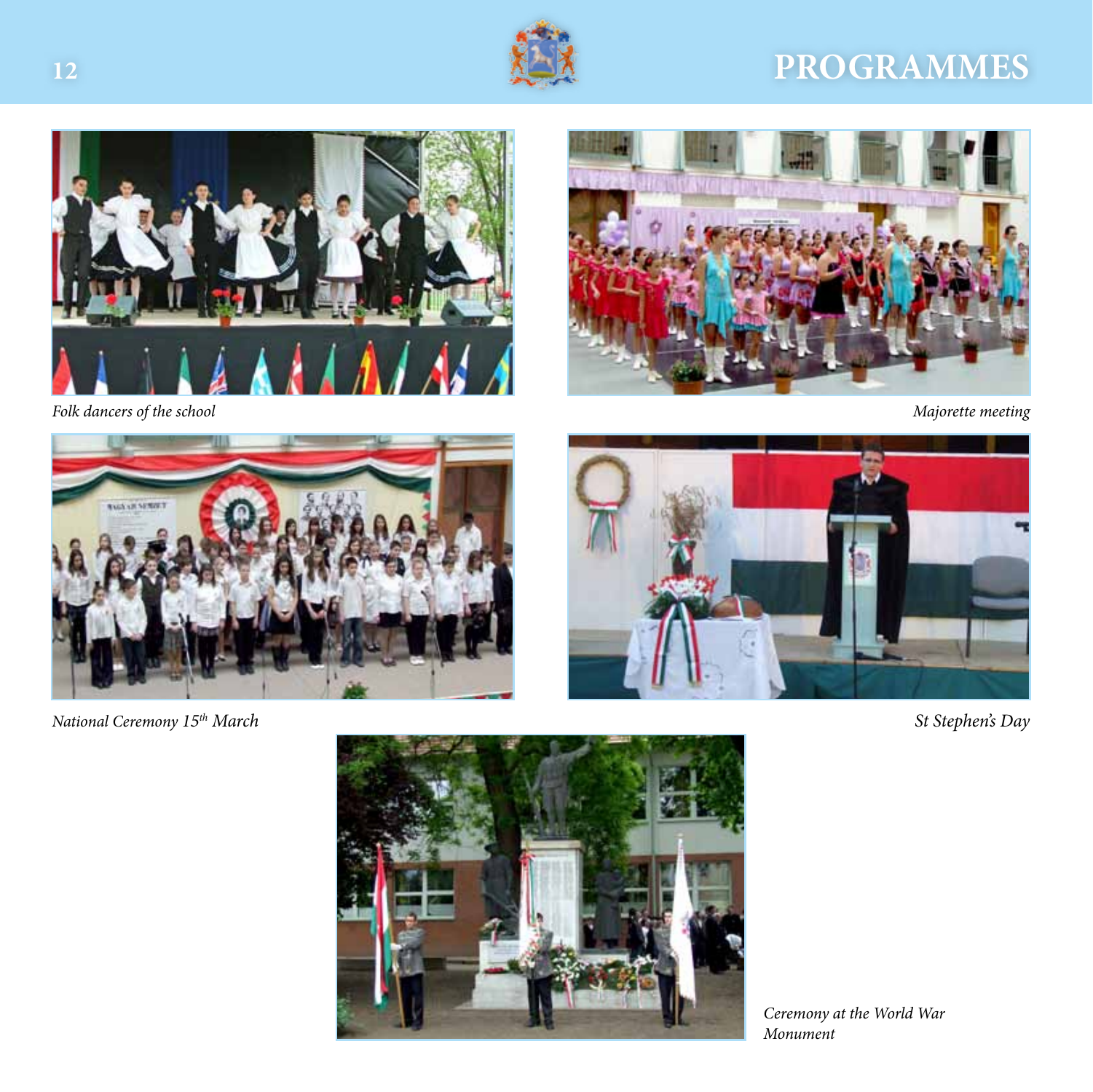### **HISTORY SECURE 2008**



#### *Archeological Findings*

Archeological findings from as early as the middle Bronze Age have been found in the area of Hajdúsámson. The collection of twelve war-axes and a beautifully ornamented sword called the Treasure of Hajdúsámson, which had been hidden in the ground **in the middle of the second millennium BC,** is stored in Museum Déri in Debrecen. Findings from the Iron Age and ones of Sarmatian origin have also been excavated in the Hajdúsámson-Csemetekert area. Pottery findings from the 9<sup>th</sup>-11<sup>th</sup> century indicate the presence of Avar people who were oversettled by the conquering Hungarians. One of the richest findings from the Conquest Period is the well-equipped horse tomb found in 1906 on the so-called Majorsági area. A golden object from this period was found in 1997 on the courtyard of the Liget-tanya school.

#### *Sámson in the Middle Ages*

The first written documents about the settlement date back to the  $13<sup>th</sup>$  century. It is first mentioned under the name Túrsámson **in 1213** in the so-called Várad Registry of a hot-iron-trial. Research has shown that both parts of this early name originate in personal names and refer to former landlords of the settlement.

The town is called Sámson in the Várad Episcopal Registry of Thites **between 1291 and 1294.** The settlement must have belonged to the smaller villages of the decimal district on the basis of the amount of the granary thites collected. Two red copper crosses from the 13th century have been found in the Diósvár grapeyards. As far as the landlords are concerned, it is the Gutkeled family, whose residence is documented at the earliest date. Sources mention another settlement called Sámson, the so-called Szalóksámson, which, however, had been deserted just like other nearby villages.

Túrsámson is mentioned in King Sigismund's certificate **in 1399** concerning the donation of the local customs. In the following few centuries the settlement is simply referred to as Sámson. We do not have direct information about the life of the local peasantry, but they must have lived the life of an average Hungarian village in the Middle Ages, which was based (both socially and economically) on the units of ground-pieces. These were made up of two elements: the internal site (the house and courtyard) and the inseparable right to use the undivided fields and meadows around the village. Besides arable farming, keeping a significant amount of livestock contributed to the living expenses.



*Crosses from the Árpád era*



*Catholic church*



*Cottage*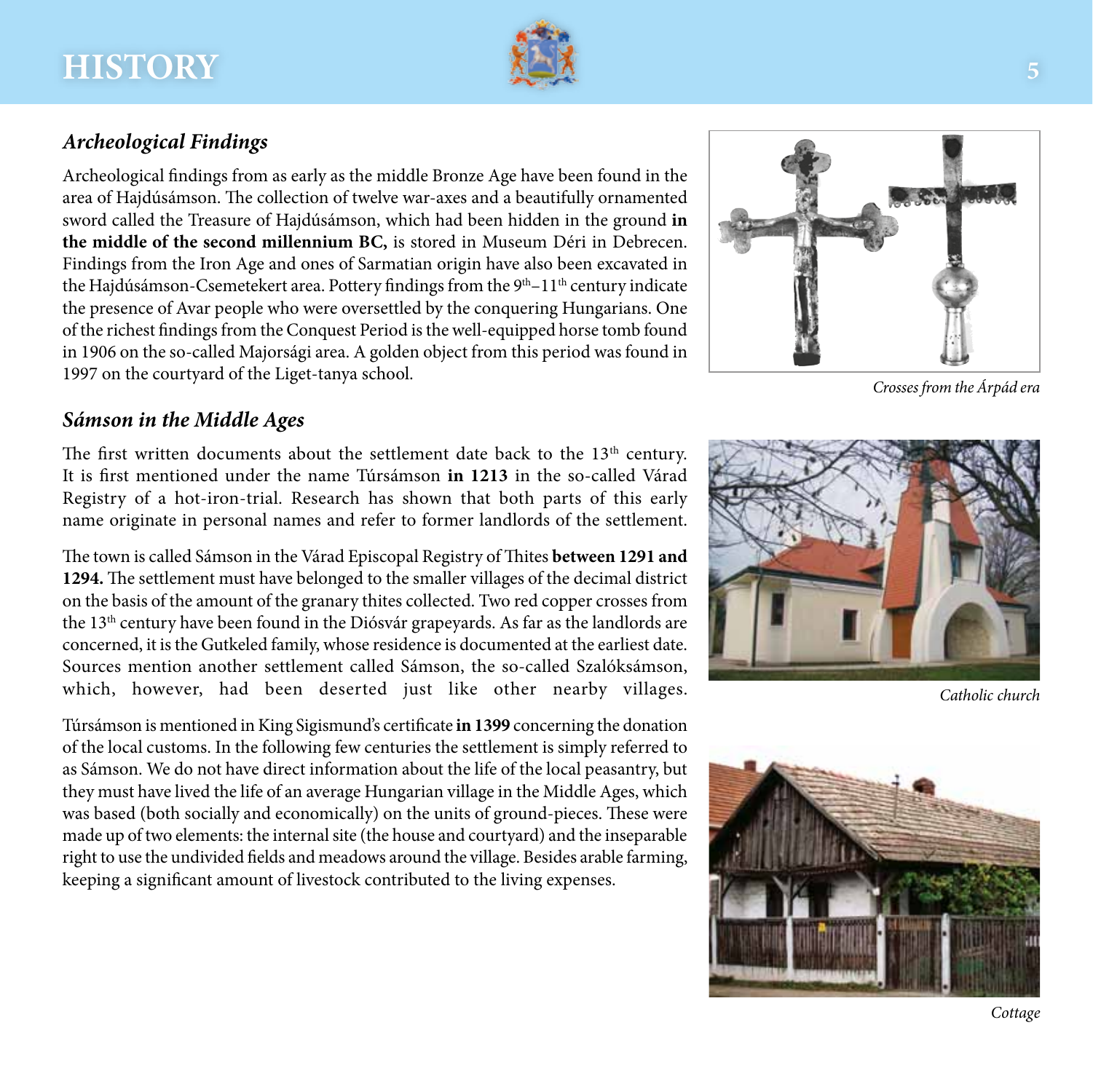### **<sup>6</sup> HISTORY**



#### *The Turkish reign and Rákóczi's camp*

Sámson passed under Turkish rule **in 1552** and had to pay taxes. In this era, the village had to survive both Turkish and imperial devastation.

Based on a contemporary registry of peasant ground-pieces, the population is estimated to have been0 650 but in 10 years' time it was so deserted that it is referred to as a desolate region. Later it belonged to Transylvania but the residents kept paying taxes to the Turks, which wasn't unusual at the time. At the beginning of the 1600s it became deserted again and an agreement had to be made for its re-peopling. It had to survive some more devastation during this century and the situation didn't get better when the Turks left because the fights between pro-Austrian and Pro-Hungarian troops broke out. According to the registry of 1692 it was one of the poorest village in Bihar county. By the end of the century Debrecen, owing more than half of the property in Sámson, gains on significance. The relationship with the town has an impact on the spread of reformation as well. Citizens are proud of the memory of **26th July 1703,** when the camp of Rákóczi II arrived in Sámson. This memory is preserved in the living legend of the so-called Bényei poplar.



*Bust of Ferenc Rákóczi II. in the school building*

#### *The feudal village*

A valuable source of data about the economy and local relations is the questionnaire including nine clauses on the socage situation, which is also noteworthy for featuring the present court of arms of the settlement. According to the first national census (1784–1787), Sámson had a population of about one and a half thousand and from this time on the population was quickly increasing. Although quite a few noblemen live here, Sámson is a peasant village nevertheless and the socio-economic relations are defined by the socage situation. By the middle of the 19th century industrialisation begins, an example of which is Imre Budaházy's spirits-factory.

During the war of independence (1848-1849) the town set up three troops of 240 soldiers. After 1848 the emancipation of serfs took place here as well. In the 1850s there was a socageprocess, after which a new order of land tenure came into force. Several changes took place in the life of the village during the period of the dual monarchy. It became a so-called large village **in 1871** and it was attached to Hajdú county **in 1876.** Since then the prefix Hajdú is used in the settlement's name. Although the village bears traces of the process of industrialisation and the development of the bourgeois status and mentality, all in all it has mostly agricultural features. The foundation of the Reading Association, Women's Society



*Old house (1866)*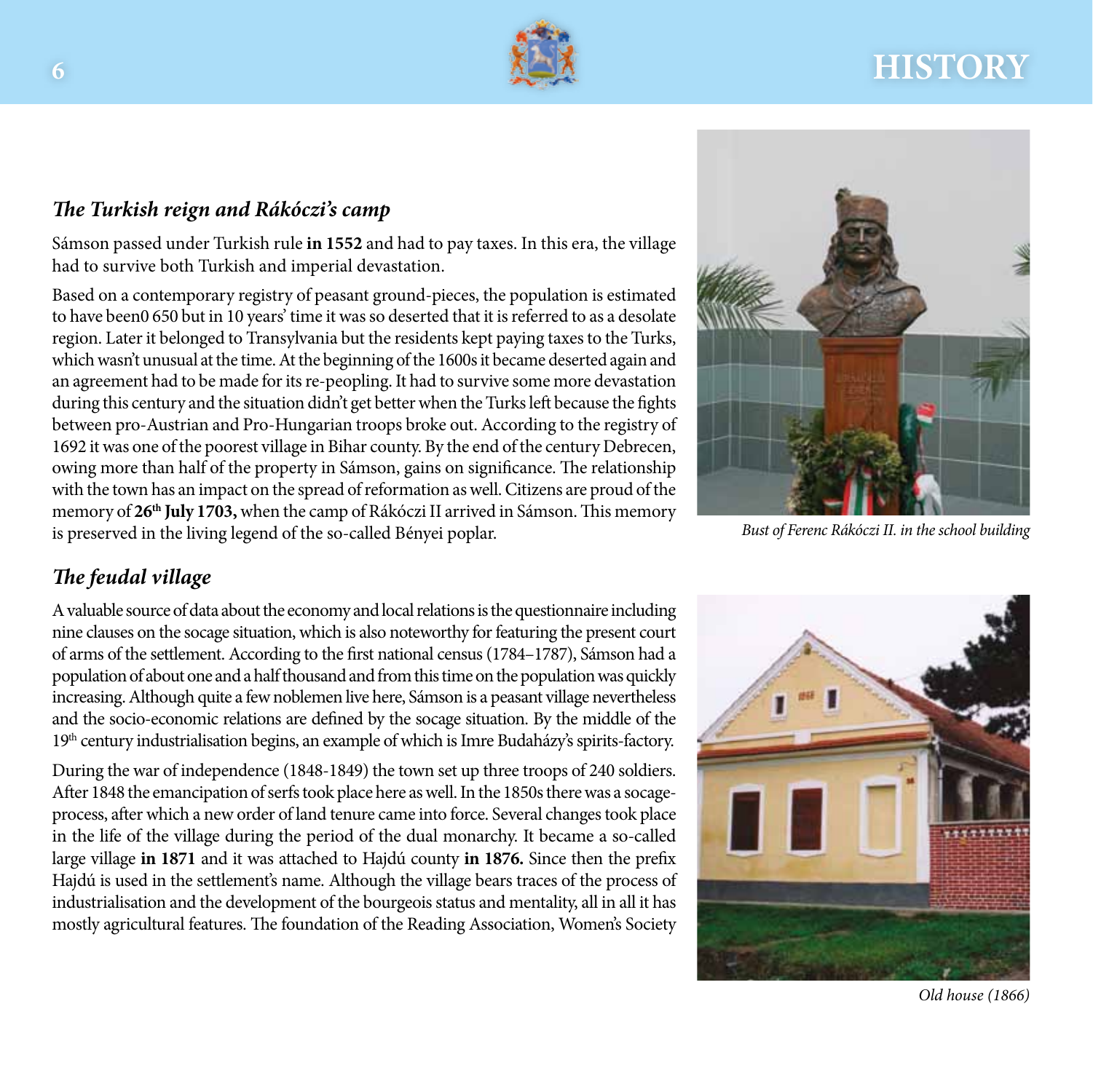### **PROGRAMMES EXAMPLE 2014**



#### *Town events and ceremonies are organised by this institute, the most important of which are the following:*

15<sup>th</sup> MARCH Commemoration and wreathing ceremony at the Petőfi statue

**THE LAST SUNDAY OF APRIL** – Commemoration and wreathing ceremony at the World War Monument. The event has been organised since 1995 on the initiative from Vitéz István Bakó, a retired parachutist.

**1st MAY** – all day open air programme on the sports field.

**ST STEPHEN'S DAY** – It is traditionally organised on the eve of the memorial day of the state foundation, on 19th of August. Entertaining groups arriving in Debrecen for the flower carnival make the programme more colourful.

**28th August Day of the town** (because the town status awarded in August 2004)

**23rd OCTOBER.** – Ceremony of commemoration. The title "Citizen of Honour" is awarded on this occasion.

**Chrismas floodlight** – First Sunday of Advent

In addition to the above list of events, several children performances, exhibitions and courses offer the community a lively cultural life.



*Sports Hall*



*Imre Harangi Memorial Boxing Contest*

#### *Sport, freetime*

There are two sports club in the town, and the sports activities of the school are also significant.

The sports field has a football pitch covered with asphalt and one covered with grass and footballers play within the organisational framework of the Technical Mass and Youth Sport and Freetime Club. The adult team plays in the 1st division of the county and there is coaching for the new generation in children, youth and adolescent teams as well. The Harangi Imre Sport Club runs sections for boxing, table tennis, chess and horse carriage driving.

There are four playgrounds in the town, in Radnóti Street, in Szeder Street, in Martinka and in Oncsa (parts of settlement). Health and recreational programs can be pursued in the fitness centre in Radnóti Street, where there is a gym, a sauna and a solarium.



*Imre Harangi's Oak*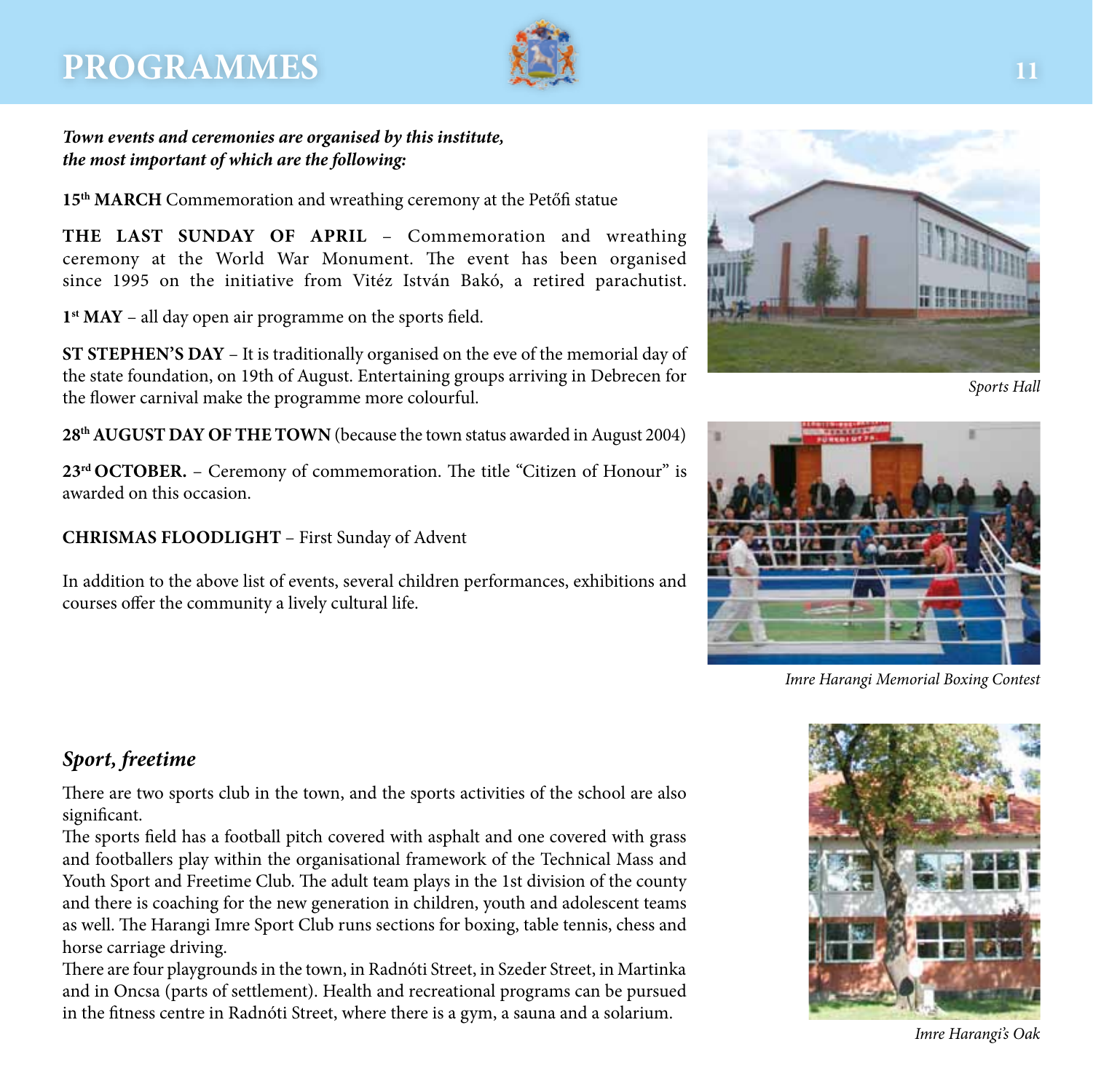

Freetime is organized in a way so that talents can be fostered in the following fields: folk dance, theology, folk crafts, drama, foreign languages, gymnastics, music kindergarten, painting and drawing, football school. From the parents' initiative and with the support of the employees, the Fund for Nursery School Children of Hajdúsámson was founded in 1997 with the aim of improving the standard of kindergarten life and providing a wider range of toys and equipment.

#### *Municipal Infant School*

The municipal infant school is located in the heart of Hajdúsámson, where a friendly, safe, well equipped and nice environment contributes to the optimal mental and physical development of the children. The community rooms have been furnished in a way that matches the infants' needs. Their range of toys is ideal for the physical and mental development of all age groups. There is a garden with trees and a lawn, which is very popular with the children.

#### *Family Social Service and Care Centre*

The institute was established in 1997 in order to handle social issues. The organisation helps those in need in many areas, its services include family assistance and care, catering, problem-management, household assistance, psychological counselling and legal advising, a club for the elderly, a self-help club for addicts, summer camps for schoolchildren.

### *Children Welfare Service*

Having been established in 1997, the institute's profile is to manage tasks identified by the law on the protection of children and custody. It provides information about the rights of parents and children, and about what kinds of financial and social forms of support and supply there are. The service gives assistance with the management of legal and official affairs and provides legal advise and psychological counselling, helps families solve their problems, especially if it concerns children being able to live in families. If necessary, the institute organises freetime activities

### *Petőfi Sándor Library, Culture House and Museum*

The public library has nearly 16000 volumes. Besides traditional library services, free Internet access is provided on ten computers for the population.

There are three art groups working in the culture house: two Majorette Groups, "Muskátli" Folk Song Club, Needlework Club.



*Muskátli Folk Song Club*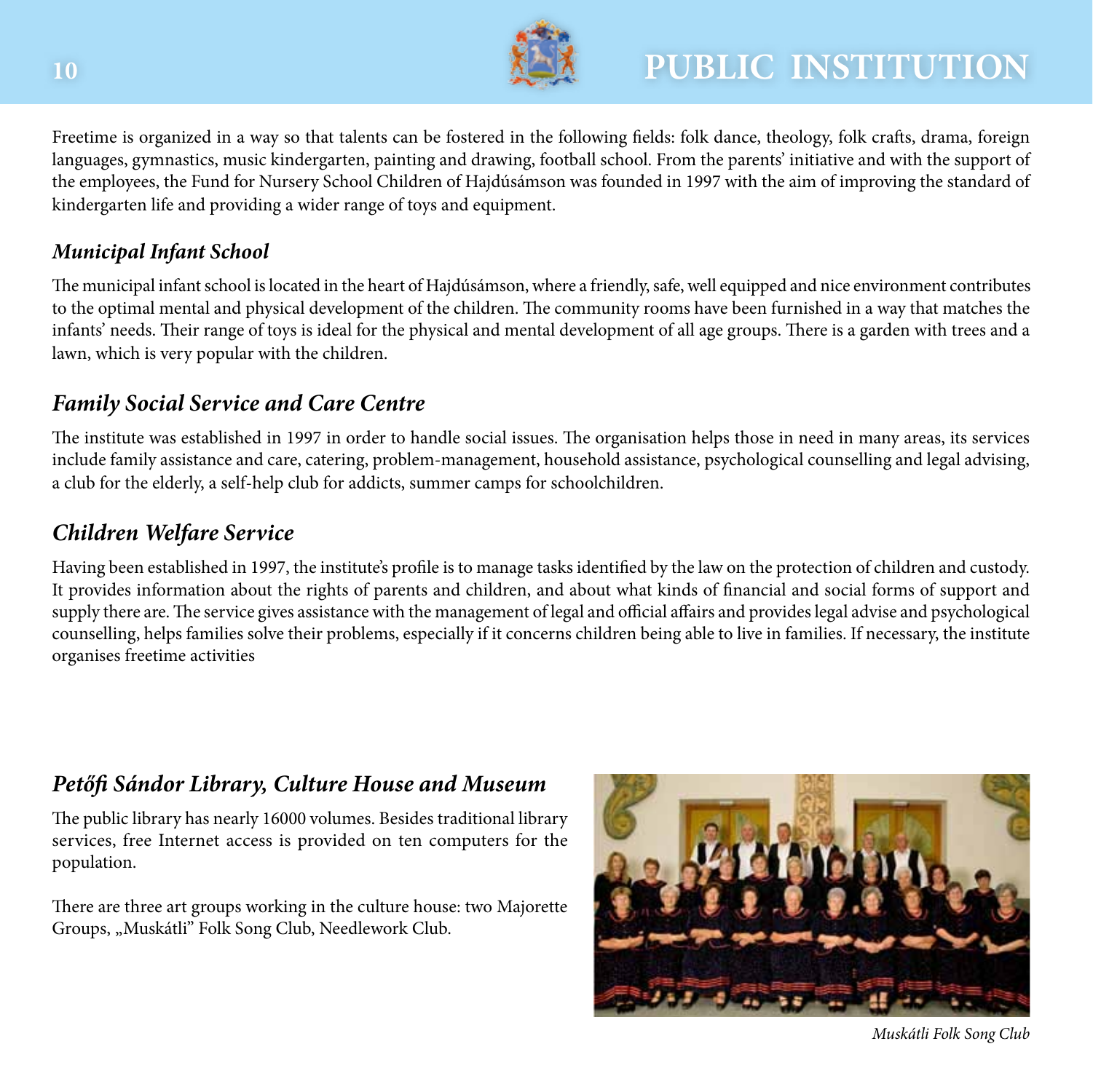

#### *Between the two World Wars*

The population had a steady increase until the First World War, according to the national census of **1910** the village had 5000 residents. A community newspaper called Hajdúsámson News was launched in 1911.

273 citizens fell victim to the World War I, who are commemorated by a monument in the centre of the settlement. The socio-economic crisis between the two world wars had its impact here as well. Those owing land had problems with production and sales and the problems of those not having land were not solved with the reform on land. Churches were organically integrated in the life of the village due to their schools and social activities. The new war brought misery and insecurity again. 122 people died at the front, 188 Jews were deported.

#### *Public facilities are built*

Village life was re-adjusted to the socio-economic and political changes after the war. Agriculture still played a crucial role due to the production co-operatives. Life was slowly reorganised, production, education and cultural life were re-launched. The nationalisation of properties was in process. There was a local movement **in 1956** and a Revolutionary Committee was established.



*1956 Monument*

The biggest achievement of the period was the establishment of public utilities. By 1952 electricity was installed all over the village, water works was built and more and more houses were linked to the water-supply network. **In 1971** Hajdúsámson was given the status of a big village. There were few opportunities of employment as the local co-operative, metal works, canning factory, shops and civil services provided work only for few. In 1985, 82% of those capable of work commuted to work. The development of the settlement was stagnant.

#### *After the political changes*

After the political changes a municipality-system was introduced. Development has accelerated in the private sphere, large enterprises have been set up providing more employment, but the number of private businesses has also been high. By the middle of the 1990s the telephone and gas network was almost entirely completed, garbage collection was organised. The health care service has improved. **Between 1990 and 2003** the number of population increased by 3500, which is primarily due to the fact that the settlement – being close – attracts families wanting to move from Debrecen. In 2001 a new school with a gym was inaugurated as the biggest investment in the history of the town. The municipality has applied for the extension of a nursery school. **The town status awarded in 2004 implies that the settlement entered a new era of development.**

#### **Biography:**

- The History and Ethnography of Hajdúsámson, edited by István Gazdag, Hajdúsámson, 2000
- The Library of a Hundred Hungarian Villages, Hajdúsámson, edited by István Gazdag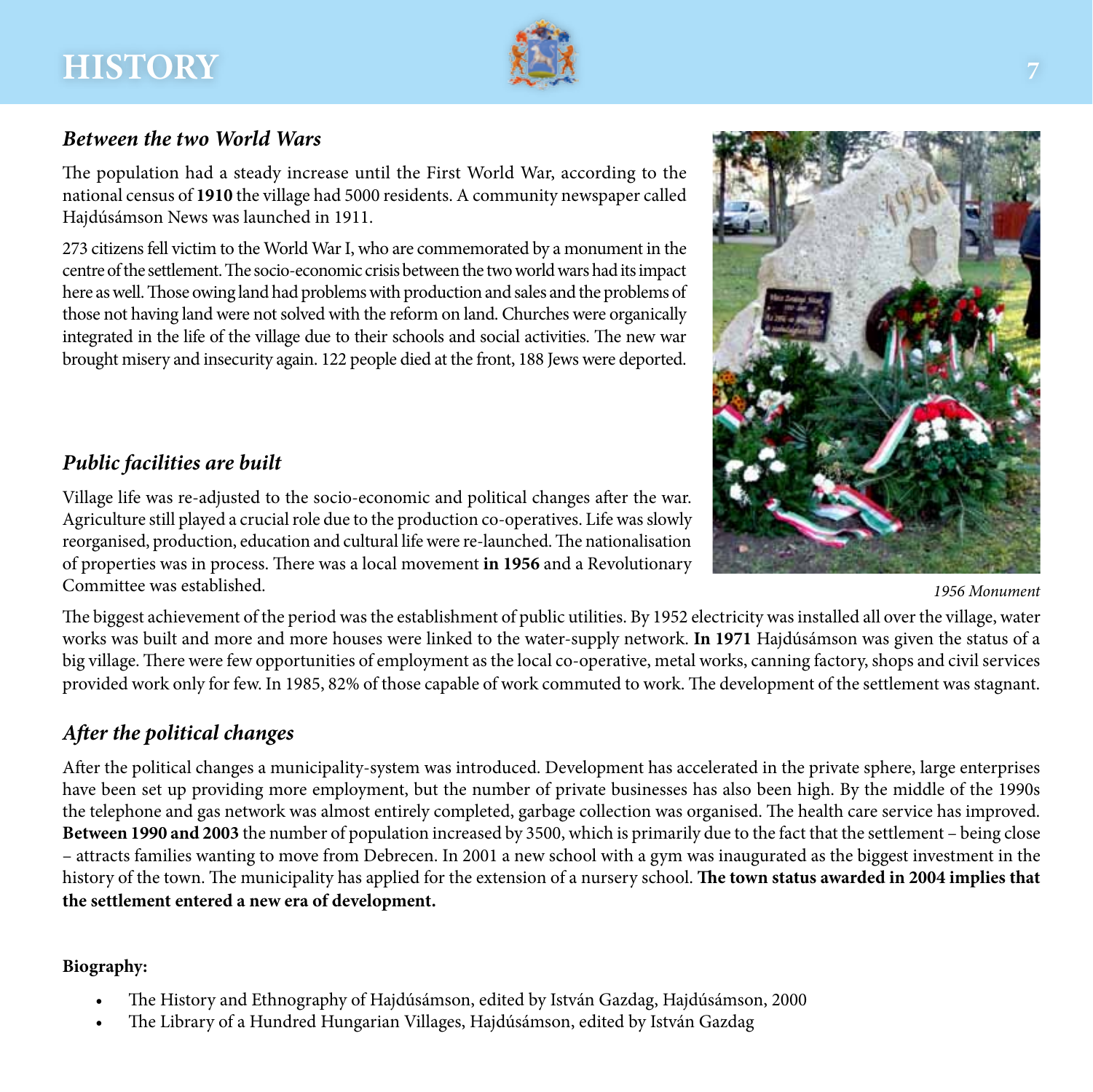### **8 INFRASTRUCTURE**









*Pharmacy Hárs*

The health care system provides a high quality service with three general practitioners, two paediatricians, two dentists, a central emergency service, maternal and infant care, five welfare workers and a school nurse. There is also a laboratory in the medical centre for the health service of the population.

There are more and more flats and houses as the population grows. There were 3,757 residential buildings registered in 2003, a hundred of which were newly built.





*Private House Private House*